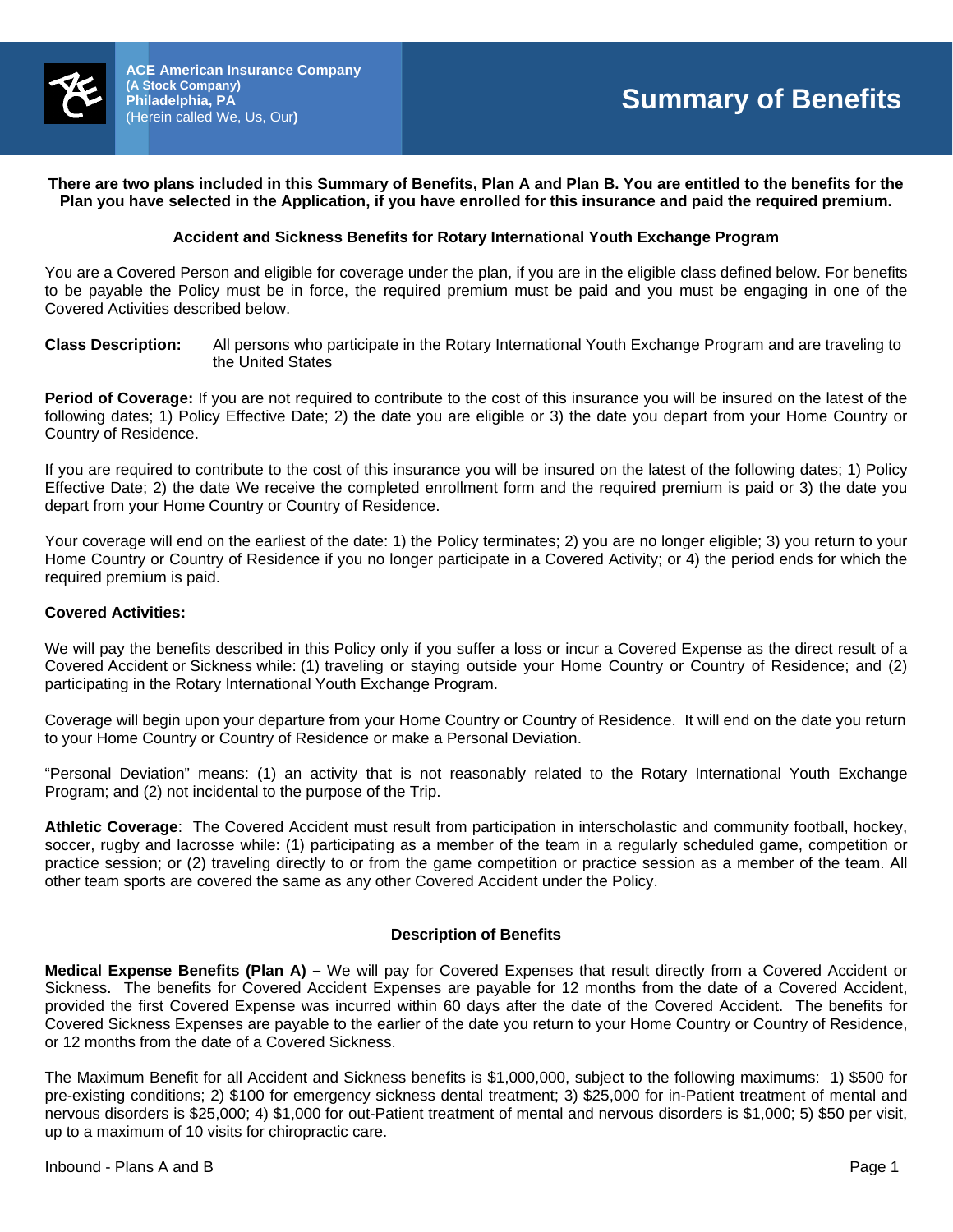If the duration of your trip is 4 months and beyond but less than 365 days the Athletic Coverage benefits will be paid up to \$25,000, subject to a \$50 Deductible per Covered Accident. Covered Expenses for Athletic Coverage will be paid at 100% of the Usual and Customary Charges you incur.

Benefits for all Covered Accident and Sickness Expenses will be paid at 80% of the Usual and Customary Charges, subject to a \$100 Deductible. The Deductible does not apply to the treatment of mental and nervous disorders and emergency sickness dental treatment.

Medical Expense Benefits are only payable: 1) for Usual and Customary Charges incurred after the Deductible, if any, has been met; 2) for those Medically Necessary Covered Expenses that you incur; 3) for charges incurred for services rendered to you while traveling on a covered Trip; and 4) provided the first charge is incurred within 60 days after the date of the Covered Accident.

**Medical Expense Benefits (Plan B) –** We will pay for Covered Expenses that result directly from a Covered Accident or Sickness. The benefits for Covered Accident Expenses are payable for 12 months from the date of a Covered Accident, provided the first Covered Expense was incurred within 60 days after the date of the Covered Accident. The benefits for Covered Sickness Expenses are payable to the earlier of the date you return to your Home Country or Country of Residence, or 12 months from the date of a Covered Sickness.

The Maximum Benefit for all Accident and Sickness benefits is \$1,000,000, subject to the following maximums: 1) \$500 for pre-existing conditions; 2) \$400 for emergency sickness dental treatment; 3) \$25,000 for in-Patient treatment of mental and nervous disorders is \$25,000; 4) \$1,000 for out-Patient treatment of mental and nervous disorders is \$1,000; 5) \$50 per visit, up to a maximum of 10 visits for chiropractic care.

If the duration of your trip is 4 months and beyond but less than 365 days the Athletic Coverage benefits will be paid up to \$25,000, subject to a \$50 Deductible per Covered Accident. Covered Expenses for Athletic Coverage will be paid at 100% of the Usual and Customary Charges you incur.

Benefits for all Covered Accident and Sickness Expenses will be paid at 80% of the Usual and Customary Charges up to \$5,000 and 100% thereafter, subject to a \$100 Deductible. The Deductible does not apply to the treatment of mental and nervous disorders and emergency sickness dental treatment.

Medical Expense Benefits are only payable: 1) for Usual and Customary Charges incurred after the Deductible, if any, has been met; 2) for those Medically Necessary Covered Expenses that you incur; 3) for charges incurred for services rendered to you while traveling on a covered Trip; and 4) provided the first charge is incurred within 60 days after the date of the Covered Accident.

**Emergency Medical Evacuation Benefit -** We will pay up to \$100,000 of Covered Expenses incurred for your medical evacuation if you: 1) suffer a Medical Emergency during the course of the Trip; 2) require Emergency Medical Evacuation; and 3) are traveling on outside your Home Country or Country of Residence. Covered Expenses; 1) Medical Transport: expenses for transportation under medical supervision to a different hospital, treatment facility or to your place of residence for Medically Necessary treatment in the event of your Medical Emergency and upon the request of the Doctor designated by Our assistance provider in consultation with the local attending Doctor. 2) Dispatch of a Doctor or Specialist: the Doctor's or specialist's travel expenses and the medical services provided on location, if, based on the information available, your condition cannot be adequately assessed to evaluate the need for transport or evacuation and a doctor or specialist is dispatched by Our service provider to your location to make the assessment. 3) Escort Services: expenses for an Immediate Family Member or companion who is traveling with you to join you during your emergency medical evacuation to a different hospital, treatment facility or your place of residence.

Benefits for these Covered Expenses will not be payable unless: 1) the Doctor ordering the Emergency Medical Evacuation certifies the severity of your Medical Emergency requires an Emergency Medical Evacuation; 2) all transportation arrangements made for the Emergency Medical Evacuation are by the most direct and economical conveyance and route possible; 3) the charges incurred are Medically Necessary and do not exceed the Usual and Customary Charges for similar transportation, treatment, services or supplies in the locality where the expense is incurred; and 4) do not include charges that would not have been made if there were no insurance.

Benefits will not be payable unless We authorize in writing, or by an authorized electronic or telephonic means, all expenses in advance, and services are rendered by Our assistance provider. In the event you refuse to be medically evacuated, we will not be liable for any medical expenses incurred after the date medical evacuation is recommended.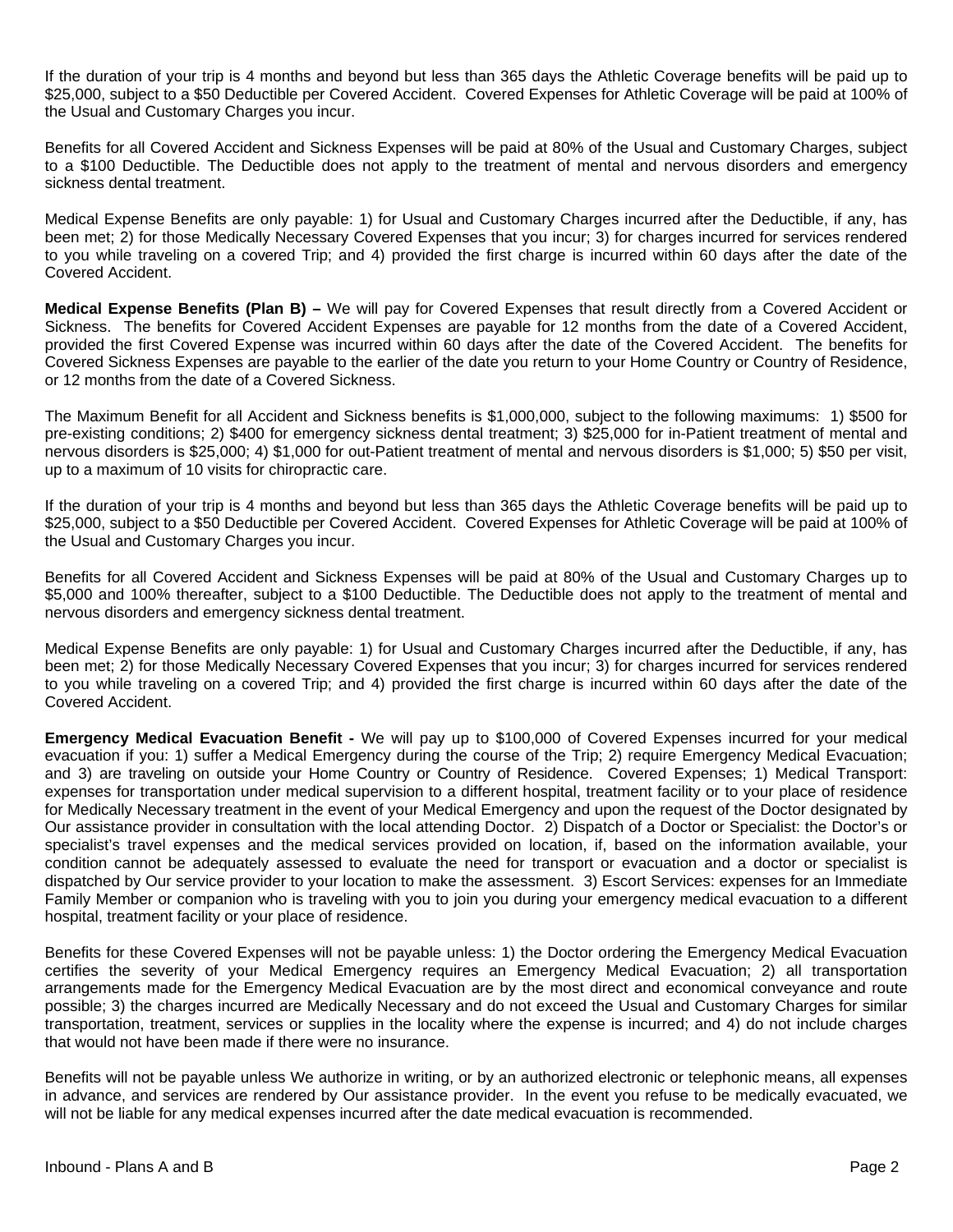**Repatriation of Remains Benefit -** We will pay up to \$50,000 of Covered Expenses incurred for preparation and return of your body to your home if you die as a result of a Medical Emergency while traveling outside your Home Country or Country of Residence. Covered expenses include: 1) expenses for embalming or cremation; 2) the least costly coffin or receptacle adequate for transporting the remains; and 3) transporting the remains.

All transportation arrangements must be made by the most direct and economical route and conveyance possible and may not exceed the Usual and Customary Charges for similar transportation in the locality where the expense is incurred. Benefits will not be payable unless We authorize in writing, or by an authorized electronic or telephonic means, all expenses in advance, and services are rendered by Our assistance provider.

**Family Reunion Benefit –** If you are traveling and suffer an Injury or Sickness and must be confined in a Hospital for at least 4 consecutive days or if you are medically evacuated to another location, We will reimburse up to \$5,000\* (up to \$75 per day for hotel and meals), for transportation and lodging for a Family Member to join you during your stay in the Hospital. All transportation and lodging arrangements must be made by the most direct and economical route and conveyance possible and may not exceed the usual level of charges for similar transportation or lodging in the locality where the expense is incurred. Benefits will not be payable unless all expenses are approved in advance by Us, and services are rendered by Our assistance provider. "Family Member" means your parent, sister, brother, husband or wife, children over 21 years of age or grandparent.

Personal Property and Financial Instrument Reimbursement Benefit - If you sustain loss or damage to Personal Property or Financial Instrument that is caused directly by a Covered Peril during your trip, We will indemnify you with respect to such loss or damage as follows after satisfaction of the \$250 Deductible per claim. The aggregate benefit maximum for: 1) Cash, Currency, Bullion, Numismatic Property & Bank Notes is \$100; 2) Manuscripts, Securities, Bills, Deeds, Evidences of Debt, Letters of Credit, Notes Other Than Bank Notes, Passports, Railroad & Other Tickets or Stamps including Philatelic Property is \$250; 3) Theft of Jewelry, Watches, Furs, Fine Arts/Antiques, Golfers' Equipment, Cameras & Computer Hardware is \$1,000; and 4) Theft of Stereo Equipment (including accessories, antennas, taps, wires, records, discs or other media for use with any electronic stereo equipment) is \$1,000.

You must take all reasonable precautions for the safety of any covered Personal Property and Financial Instruments. With respect to a covered loss, We will be entitled to (1) take and keep possession of such property and to deal with salvage in a reasonable manner; and (2) repair or replace any property for which We have liability under this Benefit, at Our option. Replacement costs are calculated on the basis of the depreciated standard for the specific personal item claimed and its average usable period.

"Covered Peril" means loss or damage caused by: fire, explosion, lightning, collision, theft (unless committed by You), burglary or robbery. "Personal Property" means personal goods belonging to you or for which you are responsible and are taken or acquired by you on the Trip and the personal effects owned by you for personal use, adornment or amusement.

"Financial Instrument" means coins, banknotes, postal and money orders, signed travelers and other checks, letters of credit, travel tickets, and credit cards.

We will not pay Personal Property and Financial Instrument Reimbursement, for:

- Loss or damage due to:
	- i. Moth, vermin, insects, or other animals; wear and tear; atmospheric or climatic conditions; or gradual deterioration or defective materials or craftsmanship;
	- ii. Mechanical or electrical failure;
	- iii. Any process of cleaning, restoring, repairing, or alteration;
- More than a reasonable proportion of the total value of the set where the loss or damaged article is part of a set or pair;
- Devaluation of currency or shortages due to errors or omissions during monetary transactions;
- Any loss not reported to either the police or transport carrier within 24 hours of discovery;
- Any loss due to confiscation or detention by customs or any other authority;
- Electronic equipment or devices including, but not limited to: cellular telephones; citizen band radios; tape players; radar detectors; radios and other sound reproducing or receiving equipment; PDAs; BlackBerrys; laptop computers; and handheld computers.

Additional exclusions that apply to this Benefit are shown in the Exclusions section of this Description of Coverage.

**Security Evacuation Expense Benefit -** We will pay up to \$100,000, if: 1) an Occurrence takes place during the Covered Activity described and your Term of Coverage; and 2) while you are traveling outside of your Home Country.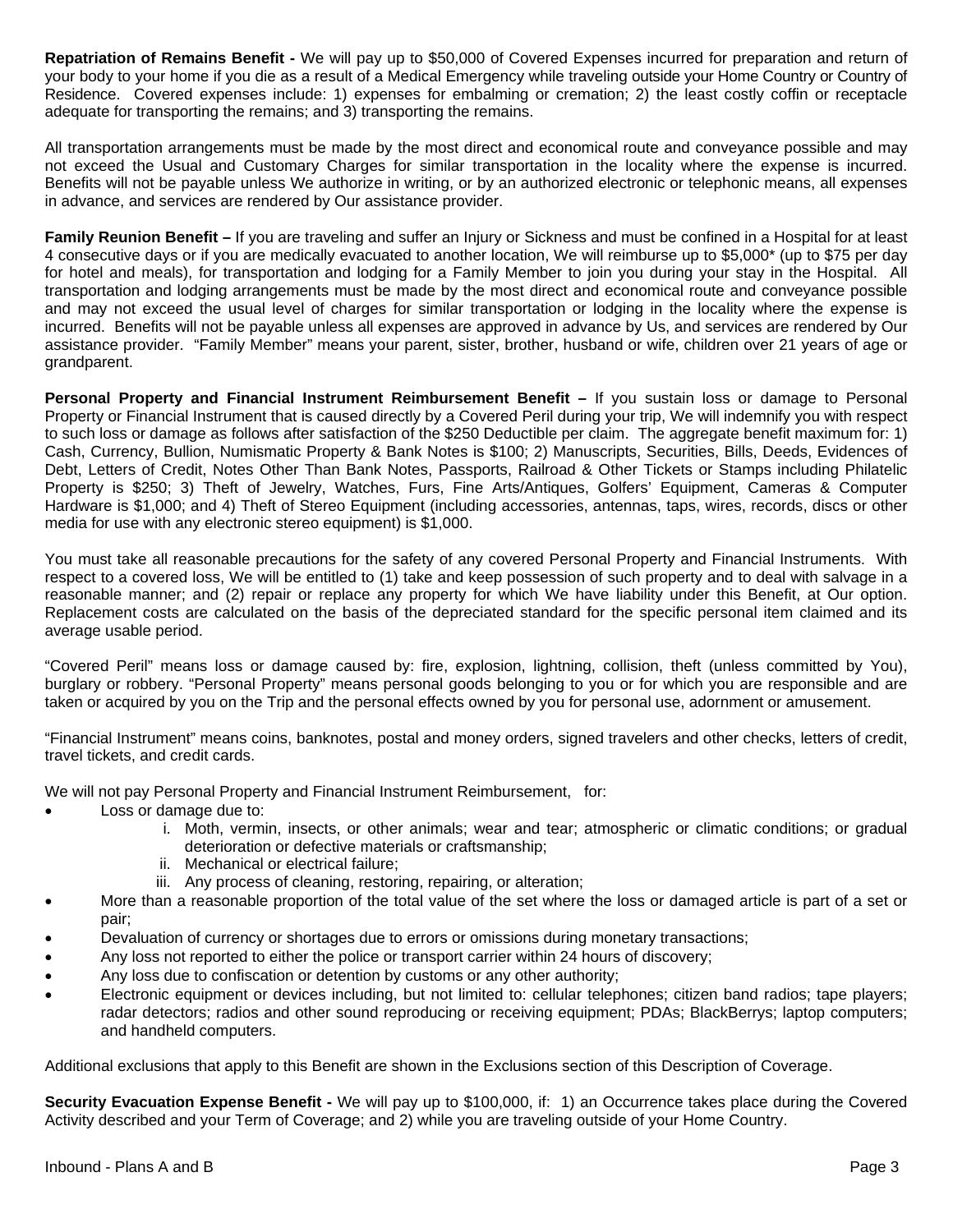Benefits will be paid for: 1) your Transportation and Related Costs to the Nearest Place of Safety, necessary to ensure your safety and well-being as determined by the Designated Security Consultant. Security Evacuation Benefits are payable only once for any one Occurrence. 2) your Transportation and Related Costs within 14 days of the Security Evacuation to either of the following locations as chosen by you: a) back to the country in which you are traveling during the Covered Activity while covered by the Policy; or b) your Home Country; or c) where the educational or cultural institution that sponsored your Trip is located. 3) consulting services by a Designated Security Consultant for seeking information on a Missing Person or kidnapping case, if you are considered kidnapped or a Missing Person by local or international authorities.

Benefits will not be payable unless We (or Our authorized assistance provider) authorize in writing, or by an authorized electronic or telephonic means, all expenses in advance, and services are rendered by Our assistance provider. Our assistance provider is not responsible for the availability of Transport services. Where a Security Evacuation becomes impractical due to hostile or dangerous conditions, a Designated Security Consultant will endeavor to maintain contact with you until a Security Evacuation occurs.

Right of Recovery - If, after a Security Evacuation is completed, it becomes evident that you were an active participant in the events that led to the Occurrence, We have the right to recover all Transportation and Related Costs from you.

"Appropriate Authority(ies)" means the government authority(ies) in your Home Country or Country of Residence or the government authority(ies) of the Host Country. "Designated Security Consultant" means an employee of a security firm under contract with Us or Our assistance provider who is experienced in security and measures necessary to ensure your safety in his or her care. "Evacuation Advisory" means a formal recommendation issued by the Appropriate Authority(ies) that you or citizens of your Home Country or citizens of the Host Country leave the Host Country. "Host Country" means any country, other than an OFAC excluded country, in which you are traveling while covered under the Policy. "Missing Person" means your disappearance for an unknown reason and whose disappearance was reported to the Appropriate Authority(ies). "Natural Disaster" means storm (wind, rain, snow, sleet, hail, lightning, dust or sand), earthquake, flood, volcanic eruption, wildfire or other similar event that: 1) is due to natural causes; and 2) results in such severe and widespread damage that the area of damage is officially declared a disaster area by the government in which your Trip occurs and the area is deemed to be uninhabitable or dangerous. "Nearest Place of Safety" means a location determined by the Designated Security Consultant where: 1) you can be assumed safe from the Occurrence that precipitated your Security Evacuation; and 2) you have access to Transportation; and 3) you have the availability of temporary lodging, if needed. "Occurrence" means any of the following situations involving your: 1) expulsion from a Host Country or being declared persona non-grata on the written authority of the recognized government of a Host Country; 2) political or military events involving a Host Country, if the Appropriate Authority(ies) issue an Advisory stating that citizens of your Home Country or Country of Residence or citizens of the Host Country should leave the Host Country; 3) Natural Disaster within seven days of an event; 4) your deliberate physical harm confirmed by documentation or physical evidence or a threat against your health and safety as confirmed by documentation and/or physical evidence; 5) you have been deemed kidnapped or a Missing Person by local or international authorities and, when found, your safety and/or well-being are in question within seven days of you being found. "Related Costs" means food, lodging and, if necessary, your physical protection during the Transport to the Nearest Place of Safety. "Security Evacuation" means your extrication from the Host Country due to an Occurrence which could result in grave physical harm or your death. "Transport" or "Transportation" means the most efficient and available method of conveyance, where practical, economy fare will be utilized. If possible, your common carrier tickets will be used.

Additional Exclusions - We will not pay Security Evacuation Expense Benefits for expenses and fees: 1) payable under any other provision of the Policy; 2) that are recoverable through your employer; 3) arising from or attributable to an actual fraudulent, dishonest or criminal act committed or attempted by you, acting alone or in collusion with other persons; 4) arising from or attributable to an alleged: a) violation of the laws of the country in which you are traveling while covered under the Policy; or b) violation of the laws of your Home County or Country of Residence; 5) due to your failure to maintain and possess duly authorized and issued required travel documents and visas; 6) for repatriation of remains expenses; 7) for common or endemic or epidemic diseases or global pandemic disease as defined by the World Health Organization; 8) for medical services; 9) for monies payable in the form of a ransom, if a Missing Person case evolves into a kidnapping; 10) arising from or attributable, in whole or in part, to: a) a debt, insolvency, commercial failure, the repossession of any property by any title holder or lien holder or any other financial cause; b) your non-compliance with regard to any obligation specified in a contract or license; 11) due to military or political issues if your Security Evacuation request is made more than 30 days after the Appropriate Authority(ies) Advisory was issued.

**Transportation Expense Benefit -** If you suffer an Injury or Sickness while traveling alone and must return to your Home Country or Country of Residence, We will pay the difference between the group fare purchased prior to the Trip and the economy fare, up to \$5,000 \*.

In addition, if you require a person to accompany you, We will pay transportation expenses for that person to join you and to accompany your to your Home Country or Country of Residence. Transportation costs may not exceed the cost of a round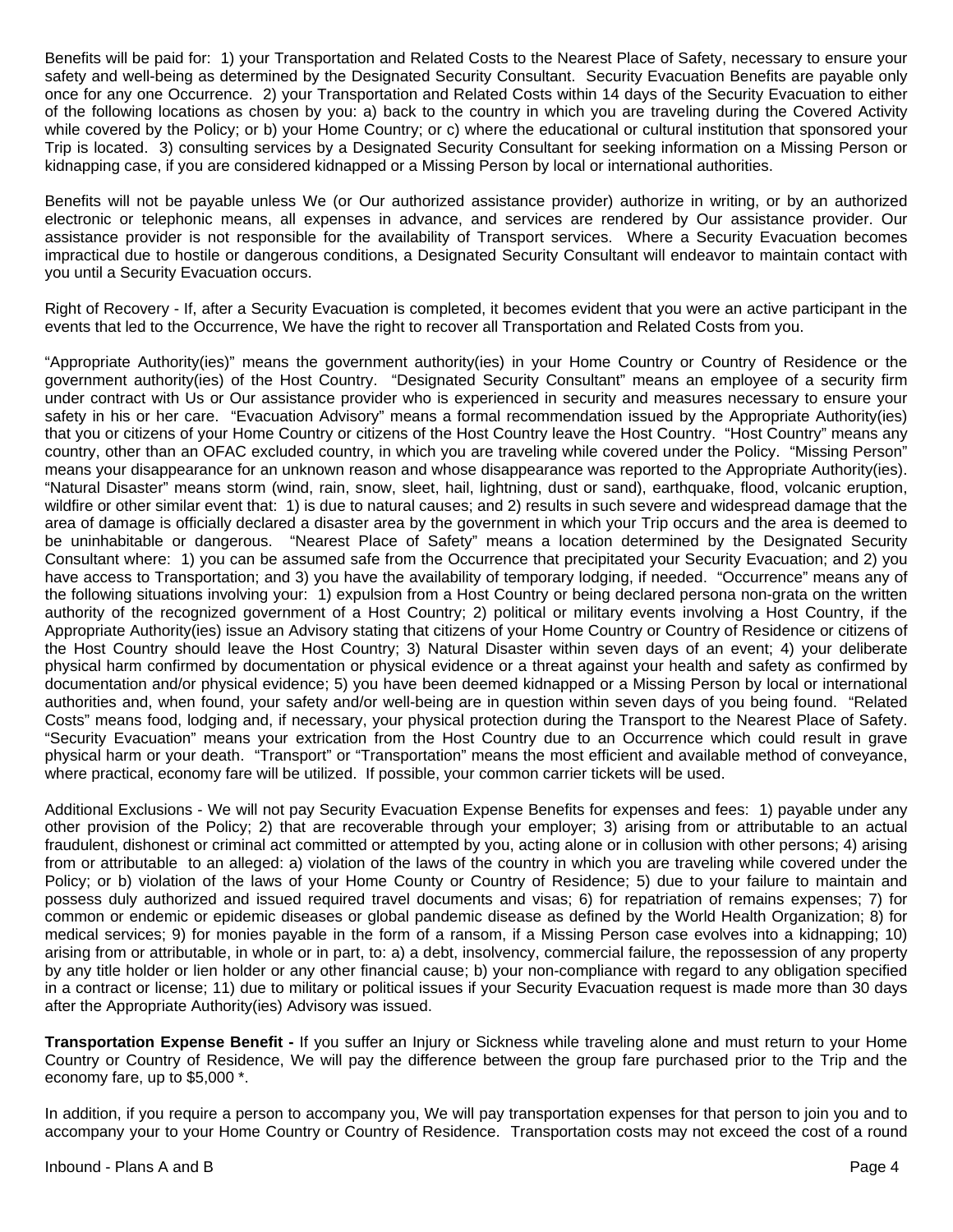trip economy airline ticket. Benefits will not be paid unless all expenses are approved in advance by Us, and services are rendered by Our assistance provider.

**Trip Interruption Benefit -** We will reimburse the cost of an economy air and/or ground transportation ticket for your Trip, up to \$3,000 \* if your Trip is interrupted as the result of: 1) the death of a Family Member; or 2) the unforeseen Injury or Sickness of you or a Family Member. The Injury or Sickness must be so disabling as to reasonably cause a Trip to be interrupted. "Family Member" means your parent, sister, brother, husband or wife, children or grandparent.

**Trip Cancellation Benefit -** We will reimburse you for the amount of non-refundable Covered Expenses you paid for your Trip, up to \$3,000 per Policy Term, if you are prevented from taking your Trip as the result of Injury, Sickness, or you or your Family Member's death prior to the scheduled Trip departure date. The Injury or Sickness must be so disabling as to reasonably cause a Trip to be canceled. If you must cancel the Trip due to Injury or Sickness of a Family Member, it must be because his or her condition is life-threatening, or because the Family Member requires your care. Cancellation due to the death of a Family Member is covered under only if the death occurs within 30 days of your scheduled Trip departure date.

Covered Expenses: 1) any cancellation charges imposed by a travel agency, tour operator, or other recognized travel supplier for the Covered Trip; 2) any prepaid, unused, non-refundable airfare and sea or land accommodations; 3) any other reasonable additional Trip expenses for travel, lodging, or scheduled events that are prepaid, unused, and non-refundable.

"Family Member" means your spouse, child, brother, sister, parent, grandparent, or immediate in-law.

**Accidental Death and Dismemberment Benefits -** If your Injury results, within 365 days days from the date of a Covered Accident, in any one of the losses shown below, We will pay the Benefit Amount shown below for that loss. Your Principal Sum is \$100,000. If multiple losses occur, only one Benefit Amount, the largest, will be paid for all losses due to the same Covered Accident.

# **Schedule of Covered Losses**

# **Covered Loss Benefit Amount 1999**

"Quadriplegia" means total Paralysis of both upper and lower limbs. "Hemiplegia" means total Paralysis of the upper and lower limbs on one side of the body. "Paraplegia" means total Paralysis of both lower limbs or both upper limbs. "Paralysis" means total loss of use. A Doctor must determine the loss of use to be complete and not reversible at the time the claim is submitted.

"Member" means Loss of Hand or Foot, Loss of Sight. "Loss of Hand or Foot" means complete Severance through or above the wrist or ankle joint. "Loss of Sight" means the total, permanent Loss of Sight of one eye. "Loss of a Thumb and Index Finger of the Same Hand" means complete Severance through or above the metacarpophalangeal joints of the same hand (the joints between the fingers and the hand). "Severance" means the complete separation and dismemberment of the part from the body.

**\* Aggregate Limit** - We will not pay more than \$5,000 for all expenses under the Transportation Expense, Family Reunion and Trip Interruption Benefits.

**Exclusions and Limitations:** We will not pay benefits for any loss or Injury that is caused by or results from:

- We will not pay benefits for any loss or Injury that is caused by or results from:
- intentionally self-inflicted injury; suicide or attempted suicide.
- war or any act of war, whether declared or not.
- flight in, boarding or alighting from an aircraft, except as: a) a fare-paying passenger on a regularly scheduled commercial airline; b) a passenger in a non-scheduled, private aircraft used for pleasure purposes with no commercial intent during the flight. However, in Alaska, Injury sustained while the Covered Person is riding as a pilot, student pilot, operator or crew member, in or on, boarding or alighting from, any type of aircraft.
- commission of, or attempt to commit, a felony.
- the Covered Person being under the influence of drugs or intoxicants, unless taken under the advice of a Doctor.

Inbound - Plans A and B Page 5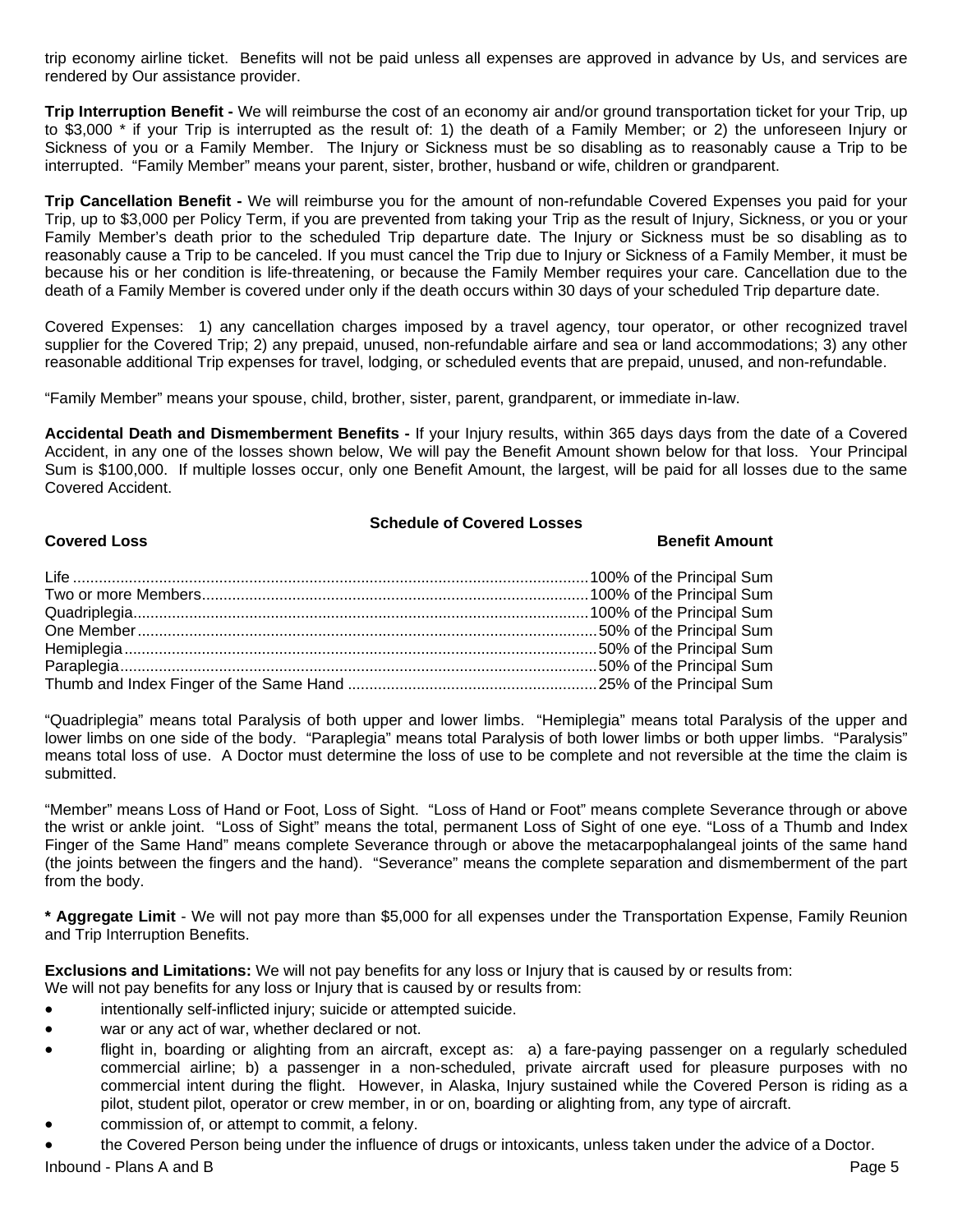practice or play in interscholastic or community football, hockey, soccer, rugby or lacrosse, except as specifically provided in the Policy.

In addition, We will not pay Medical Expense Benefits for any loss, treatment, or services resulting from, or contributed to by:

- preventive medicines or vaccines.
- routine physicals and care of any kind.
- eyeglasses, contact lenses, hearing aids, examinations or prescriptions for them.
- routine dental care and treatment, except as provided in the Policy.
- cosmetic or plastic surgery, except as a result of Injury.
- pregnancy, childbirth or miscarriage.
- treatment by persons employed or retained by Rotary International, or by any Immediate Family Member or member of the Covered Person's household.
- medical expenses for which the Covered Person would not be responsible to pay for in the absence of the Policy.
- any condition for which the Covered Person is entitled to benefits under any Workers' Compensation Act or similar law.
- expenses payable by any automobile insurance policy without regard to fault. (This exclusion does not apply in any state where prohibited).
- bungee-cord jumping, parachuting, skydiving, parasailing, hang-gliding, mountain climbing (where ropes or guides are used), scuba diving (except if the Covered Person is certified in accordance to the laws of the country in which he or she is diving), racing by horse, motor vehicle or motorcycle.
- Pre-existing Conditions, except as specifically providing in the Policy, and if: 1) the Covered Person has not received treatment, care or advice for six consecutive months after being covered by the Policy (taking medication prescribed by a Doctor is considered as continuous treatment for a Pre-existing Condition); or 2) the loss begins after the Covered Person has been treatment fee (including medication free) and after the Covered Person has been covered by the Policy for six months.
- surgical operations which were previously recommended by a Doctor or medical practitioner prior to the Covered Person's effective date of coverage.
- any treatment, services or supplies received by the Covered Person that are incurred or received while he or she is in his or her Home Country, except as specifically provided in the Policy.
- medical expenses that are the result of injuries sustained while operating a motorized vehicle of any kind, including two, three and four wheeled vehicles. This includes but is not limited to: automobiles, motorcycles and motorized dirt bikes of any kind, all-terrain vehicles, snowmobiles and watercraft. However, in Alaska all-terrain vehicles and snowmobiles are covered as a means of transportation. This exclusion shall be waived in relation to Amusement Park rides, lawn mowers or operating a golf cart while on a golf course. In addition, this exclusion shall be waived for students who are located in Bermuda with regard to travel on a small motorcycle or moped that is not more than 50cc in capacity. The student must have a valid license to ride the motorcycle or moped.
	- emergency sickness dental expenses incurred for:
		- routine oral examinations;
		- fluoride applications;
		- prosthetics (new and repaired)
		- expenses for more than one dentist in excess of those that would have been incurred had all services been performed by one dentist;
		- expenses in excess of the lowest fee in cases where there are optional treatment techniques carrying different fees;
		- services primarily for cosmetic or aesthetic purposes;
		- orthodontics;
		- treatment already in progress or recommended by a dentist within six months of the Covered Person's effective date of coverage;
		- replacement of denture or orthodontic appliance due to loss or theft;
		- denture or bridgework replacement of teeth extracted prior to the Covered Person's effective date of coverage.

If We determine the benefits paid under this Policy are eligible benefits under any other benefit plan, We may seek to recover any expenses covered by another plan to the extent that the Insured is eligible for reimbursement.

This insurance does not apply to the extent that trade or economic sanctions or other laws or regulations prohibit us from providing insurance, including, but not limited to, the payment of claims.

# **Personal Liability Coverage**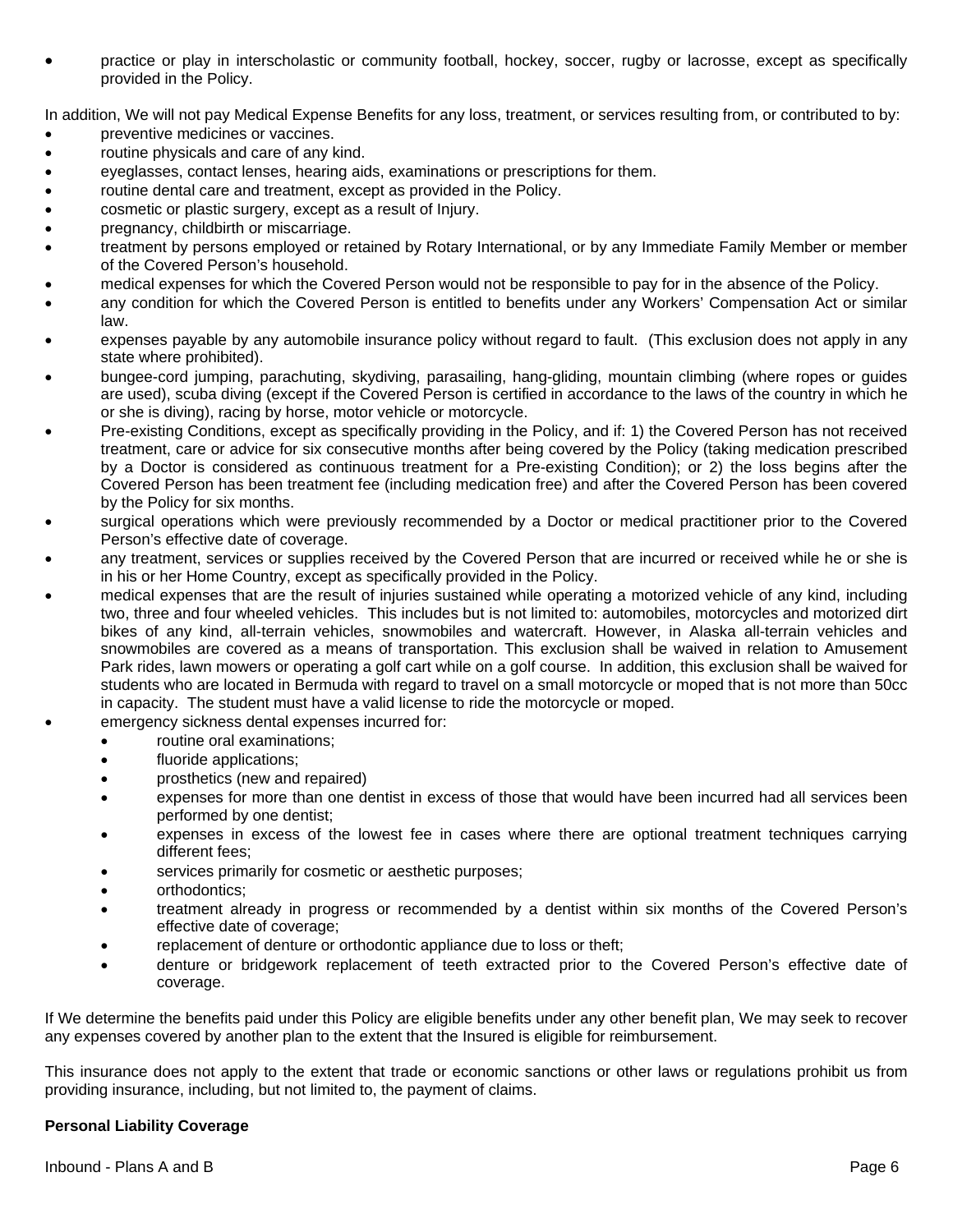**A. Personal Liability Insurance Coverage:** We will pay \$500,000 per claim, subject to a \$250 deductible, on your behalf all sums which you shall become legally obligated to pay as Damages for personal liability claims first made against you and reported to Us, during the Policy Term that the Personal Liability Insurance Coverage is in force, arising out of any Incident covered under this coverage, provided always that such Incident occurs: (a) on or after the Policy Effective Date on which this Coverage becomes effective; or (b) on or after the effective date of the earliest claims-made policy covering you. We will have the right and duty to defend any suit against you seeking Damages to which this coverage applies even if any of the allegations of the suit are groundless, false or fraudulent. We may make such investigation and settlement of any Claim, or suit as it deems expedient. In no event, shall We be obligated to pay Damages or Claim Expenses or to defend, or continue to defend, any suit after the applicable limit of the Company's liability has been exhausted by payment of Damages.

**Other Insurance:** If other valid and collectible insurance is available to you for a covered loss, Our obligations are limited as follows: (a) **Primary Insurance:** This insurance is primary over the Policyholder's liability insurance. If this insurance is primary, Our obligations are not affected unless any insurance other than the Policyholder's insurance is also primary. Then we will share with all that other insurance by the Method of Sharing described in (b) below. (b) **Method of Sharing:** If the other insurance permits the contribution by equal shares, We will follow this method also. Under this approach, each insurer contributes equal amounts until it has paid its applicable limit of insurance or none of the loss remains, whichever comes first.

**B. Medical Payments Coverage:** We will pay up to \$5,000 on your behalf for Medical Expenses that are incurred or medically ascertained within 52 weeks after the date of the Incident and which result from an Incident causing Bodily Injury to: (a) a person who is on the Insured Location with the permission of the Host Family; or (b) a person not on the Insured Location. Medical Expenses are defined as those expenses recommended and approved by a doctor for hospital room and board, use of an operating room, emergency room, ambulatory medical center, fees of physicians and nurses, laboratory tests, prescription medicines or drugs, anesthetics, transfusions, diagnostic testing, and therapeutics. We will pay the benefit pursuant to this provision only after you have submitted to Us, due proof of the Medical Expenses incurred. This coverage does not apply to you.

**C. Additional Living Expenses Coverage:** If an Incident results in the Insured Location becoming unfit to live in, We will pay for any necessary increase in living expenses incurred by the Host Family so that the household can maintain its normal standard of living. Payment will be for the shortest time required to repair or replace the damage to the Insured Location or, if the Host Family permanently relocates, the shortest time required for the Host Family to settle elsewhere. We will pay the Host Family benefits, up to \$5,000, on your behalf per Policy Term for Additional Living Expenses. We will pay the benefit pursuant to this provision only after you have submitted to Us due proof of the Additional Living Expenses incurred.

**Exclusions and Limitations:** No Benefit will be payable as the result of: 1) Bodily Injury or Property Damage arising out of the ownership, maintenance, operation, use, loading or unloading of any Automobile, watercraft, Mobile Equipment or aircraft owned or operated by you or rented or loaned to you; 2) Based on or arising out of liability assumed by you under any contract or agreement, except liability arising out of the performance of written duties required by the Policyholder as part of the covered Trip/Program; 3) Arising out of discrimination on the basis of age, sex, race, religion, marital status, national origin or sexual preference by you, including Personal Injury resulting therefrom; 4) Arising from the transmission of or infection by, or the testing or the failure to test for the presence of Acquired Immune Deficiency Syndrome (AIDS), any AIDS related virus or any other disease transmitted through sexual contact or another person's body fluids; 5) Dishonest, fraudulent, criminal or malicious act or omission or deliberate misrepresentation committed by you, at your direction, or with your knowledge; 6) Arising from acts committed by you expected or intended to cause Bodily Injury or Property Damage sustained (This exclusion does not apply to Bodily Injury resulting from the use of reasonable force to protect person or property.); 7) Arising from any obligation for which you or any carrier as your insurer may be held liable under any worker's compensation, unemployment compensation or disability benefits law, or under any similar law; 8) Property Damage to property owned or being transported by you, or rented to, occupied by you or in your care; 9) Brought against you alleging, in whole or part sexual assault, abuse, molestation or habitual neglect, or licentious, immoral, amoral other behavior that was threatened, committed, or alleged to have been committed, by you or by any person for whom you are legally responsible; however, notwithstanding the foregoing, you shall be protected under the terms of this policy as to any claim and/or allegation which may be covered by the policy upon which suit may be brought against you, for your such alleged behavior unless a judgment or a final adjudication adverse to you shall establish that such behavior occurred as an essential element of the cause of action so adjudicated; 10) Injuries caused by or contributed to by the use of controlled substances not administered by doctor; 11) Bodily Injury or Property Damage arising from the use of alcohol, intoxicants or any drug unless prescribed by a doctor; 12) Bodily Injury or Property Damage due to war, whether or not declared, civil insurrection, rebellion or revolution or to any act or condition incidental to any of the foregoing; 13) Personal Injury to you; 14) Brought against you arising out of your business pursuits, investments, or other for-profit activities; 15) Injuries caused directly or indirectly by nuclear reaction, radiation, contamination whether radioactive or not, regardless of how caused; or 16) Injuries caused directly or indirectly by pollution or asbestos, regardless of how caused.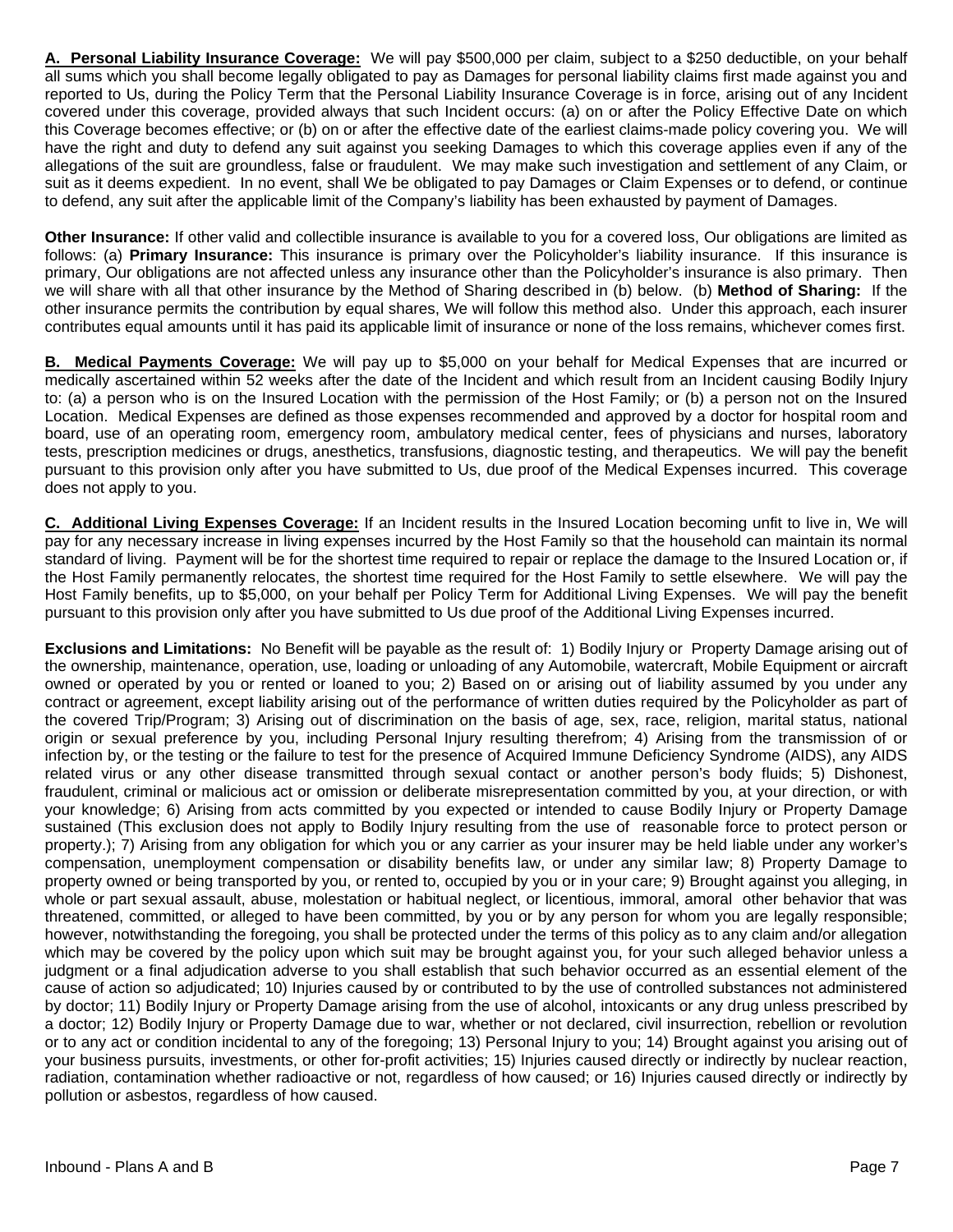**Automobile** means: a land motor vehicle, trailer or semi-trailer designed for travel on public roads, including any machinery or apparatus attached thereto. **Bodily Injury** means: bodily injury, sickness or disease sustained by any person, including death. **Claim(s)** means: a demand for money or the service of a suit naming you and alleging an Incident. Claim(s) does not include proceedings seeking injunctive or other non-pecuniary relief. Punitive damages will not be covered. **Claim(s) Expenses** means: (a) Fees charged by an attorney or attorneys designated by Us and all other fees, costs, and expenses resulting from the investigation, adjustment, defense settlement and appeal of a Claim, suit or proceeding arising in connection therewith, if incurred by Us, or incurred by you with Our written consent, but does not include salary charges or expenses of regular employees or officials, or fees and expenses of independent adjusters; (b) All costs against you in such suits and all interest on the entire amount of any judgment therein which accrues after entry of the judgment and before We have paid or tendered or deposited, whether in court or otherwise, that part of the judgment which does not exceed Our limit of liability thereon; (c) Premiums on appeal bonds and premiums on bonds to release attachments in such suits, but not for bond amounts in excess of the applicable limit of liability of this policy. We will have no obligation to pay for or furnish any bond; (d) Up to \$250 for your loss of earnings for each day or part of a day of your attendance at Our request at a trial, hearing or arbitration proceeding involving a civil suit against you for covered Damages, but the amount so payable for any one or series of trials, hearings or arbitration proceedings arising out of the same Incidents will in no event exceed \$5,000. **Damages** mean: compensatory judgments, settlement or awards, but does not include punitive or exemplary damages, fines or penalties, the return of fees or other consideration paid to you, or that portion of any award or judgment caused by the trebling or multiplication of actual damages under federal or state law. **Host Family** means: the person(s) responsible for providing your room, board, general welfare, and care while on a covered Trip/Program. **Incident** means: any act or omission committed by you during the Policy Term which results in Bodily Injury, Property Damage or Personal Injury, provided the act or omission committed by you was during the Policy Term. **Insured Location** means: (1) the Host Family residence premises and the part of any other premises, structures and grounds you use; or (2) any part of a premises where you are temporarily staying. **Mobile Equipment** means: a land vehicle (including any machine or apparatus attached thereto, whether or not self-propelled), (1) not subject to motor vehicle registration, or (2) maintained for use exclusively on premises owned by or rented to you, including the ways immediately adjoining, or (3) designed for use principally off public roads, or (4) designed or maintained for the sole purpose of affording mobility to equipment of the following types forming an integral part of or permanently attached to such vehicle: power cranes, shovels, loaders, diggers and drills; concrete mixers (other than the mix-in-transit type); graders, scrappers, rollers and other construction or repair equipment; air compressors, pumps and generators, including spraying, wielding and building cleaning equipment; and geophysical exploration and well servicing equipment, or (5) anything with a motor that rolls, flies or dives, such as snowmobiles, mopeds, motorbikes, dirt bikes or (6) anything that flies such as parasails, parachutes and hang gliders. **Personal Injury** means: (a) false arrest, detention or imprisonment, wrongful entry or eviction, other invasion of private occupancy, or malicious prosecution; (b) the publication or utterance of a libel, slander or other defamatory or disparaging material; or (c) a publication or an utterance in violation of an individual's right of privacy. **Property Damage** means: (a) physical injury to or destruction of tangible property, including the loss of use thereof at any time resulting there from; or (b) loss of use, or loss of the value of tangible property which has not been physically injured or destroyed.

**Definitions: "Country of Residence"** means the country where you have your true, fixed and primary permanent residence, and to which you have the intention of returning. **"Covered Accident"** means an accident that occurs while coverage is in force for a Covered Person and results directly of all other causes in a loss or Injury covered by the Policy for which benefits are payable. "**Covered Person**" means any eligible person for whom the required premium is paid. **"Home Country"** means a country from which you hold a passport. If you hold passports from more than one Country, your Home Country will be the country that you have declared to Us in writing as your Home Country. "**Injury"** means accidental bodily harm sustained by a Covered Person that results directly from all other causes from a Covered Accident. All injuries sustained by one person in any one Covered Accident, including all related conditions and recurrent symptoms of these injuries, are considered a single Injury. "**Medical Emergency**" means a condition caused by an Injury or Sickness that manifests itself by symptoms of sufficient severity that a prudent lay person possessing an average knowledge of health and medicine would reasonably expect that failure to receive immediate medical attention would place the health of the person in serious jeopardy. "**Sickness**" means an illness, disease or condition that causes a loss for which you incur medical expenses while covered under the Policy. All related conditions and recurrent symptoms of the same or similar condition will be considered one Sickness. "**Trip**" means Rotary International Youth Exchange Program sponsored travel by air, land, or sea from your Home Country or Country of Residence. "**We, Our, Us"** means the insurance company underwriting this insurance or its authorized agent.

You must notify ACE USA within 90 days of an Accident or Loss. If notice cannot be given within that time, it must be given as soon as reasonably possible. This notice should identify you, the Policyholder, and the Policy Number. Policy Number: GLM N04965371, Underwritten by ACE American Insurance Company, 436 Walnut Street, Philadelphia, PA 19106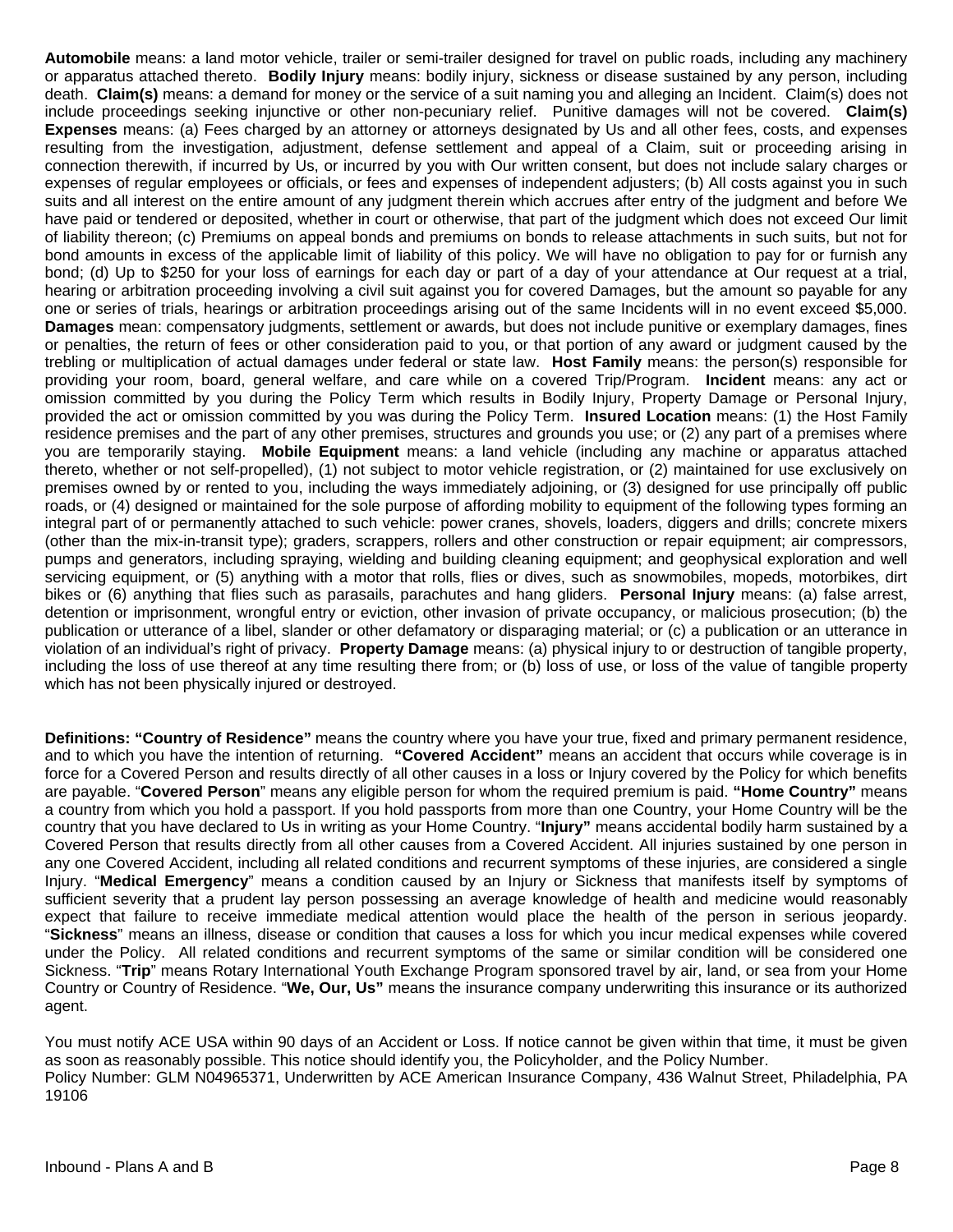**Contact Information: For customer service, eligibility verification, plan information, or to file a claim, contact: Cultural Insurance Services International at 800-303-8129 (from inside the U.S.) or 203-399-5130 (from outside the U.S.); fax 203-399-5596 for claims or inquiries or e-mail cisiwebadmin@culturalinsurance.com. Mail claims to: Cultural Insurance Services International, River Plaza, 9 West Broad Street, Stamford, CT. 06902.** 

**For medical evacuation, repatriation, or other assistance services call: Team Assist at 877-577-9504 (inside the U.S.) or call collect 240-330-1520 (from outside the U.S.) or e-mail OPS@europassistance-usa.com.** 

**To access ACE's Travel Assistance Website go to www.acetravelassistance.com and enter your user ID and password (shown on your Travel Assistance ID card).** 

**Travel Assistance Services:** In addition to the insurance protection provided by this plan, ACE USA has arranged with Europ Assistance USA to provide you with access to its travel assistance services around the world. These services include:

- Medical Assistance including referral to a doctor or medical specialist, medical monitoring when you are hospitalized, emergency medical evacuation to an adequate facility, medically necessary repatriation, and return of mortal remains.
- Personal Assistance including pre-trip medical referral information and while you are on a trip: emergency medication, embassy and consular information, lost document assistance, emergency referral to a lawyer, translator or interpreter access, medical benefits verification, and medical claims assistance.
- Travel Assistance including emergency travel arrangements, arrangements for the return of your traveling companion or dependents, and vehicle return.
- Access to a secure, web-based system for tracking global threats and health or location based risk intelligence.
- Crisis hotline and on the ground security assistance to help address safety concerns or to secure immediate assistance while traveling.

When you call, please be prepared with the following information: 1) name of caller, phone number, fax number, and relationship to the Covered Person; 2) Covered Person's name, age, sex, and the policy number for your insurance plan, and your Plan Number (01AH585); 3) a description of the insured's condition; 4) name, location, and telephone number of the hospital or other service provider; and 5) other insurance information including health insurance, workers' compensation, or auto insurance if the insured was involved in an accident.

This information provides you with a brief outline of the services available to you. These services are subject to the terms and conditions of the Policy under which you are insured. A third party vendor may provide services to you. Europ Assistance makes every effort to refer you to appropriate medical and other service providers. It is not responsible for the quality or results of service provided by independent providers. In all cases, the medical provider, facility, legal counsel, or other professional service provider suggested by Europ Assistance are not employees or agents of Europ Assistance and the choice of provider is yours alone. Europ Assistance assumes no liability for the services provided to you under this arrangement, nor is it liable for any negligence or other wrongful acts or omissions of any of the legal or health care professionals providing services to you. Travel assistance services are not available if your coverage under the Policy providing insurance benefits is not in effect.

This Description of Coverage is a brief description of the important features of the insurance plan. It is not a contract of insurance. The terms and conditions of coverage are set forth in the Policy issued to the Policyholder. The Policy is subject to the laws of the state in which it was issued. Coverage may not be available in all states or certain terms or conditions may be different if required by state law. Please keep this information as a reference.